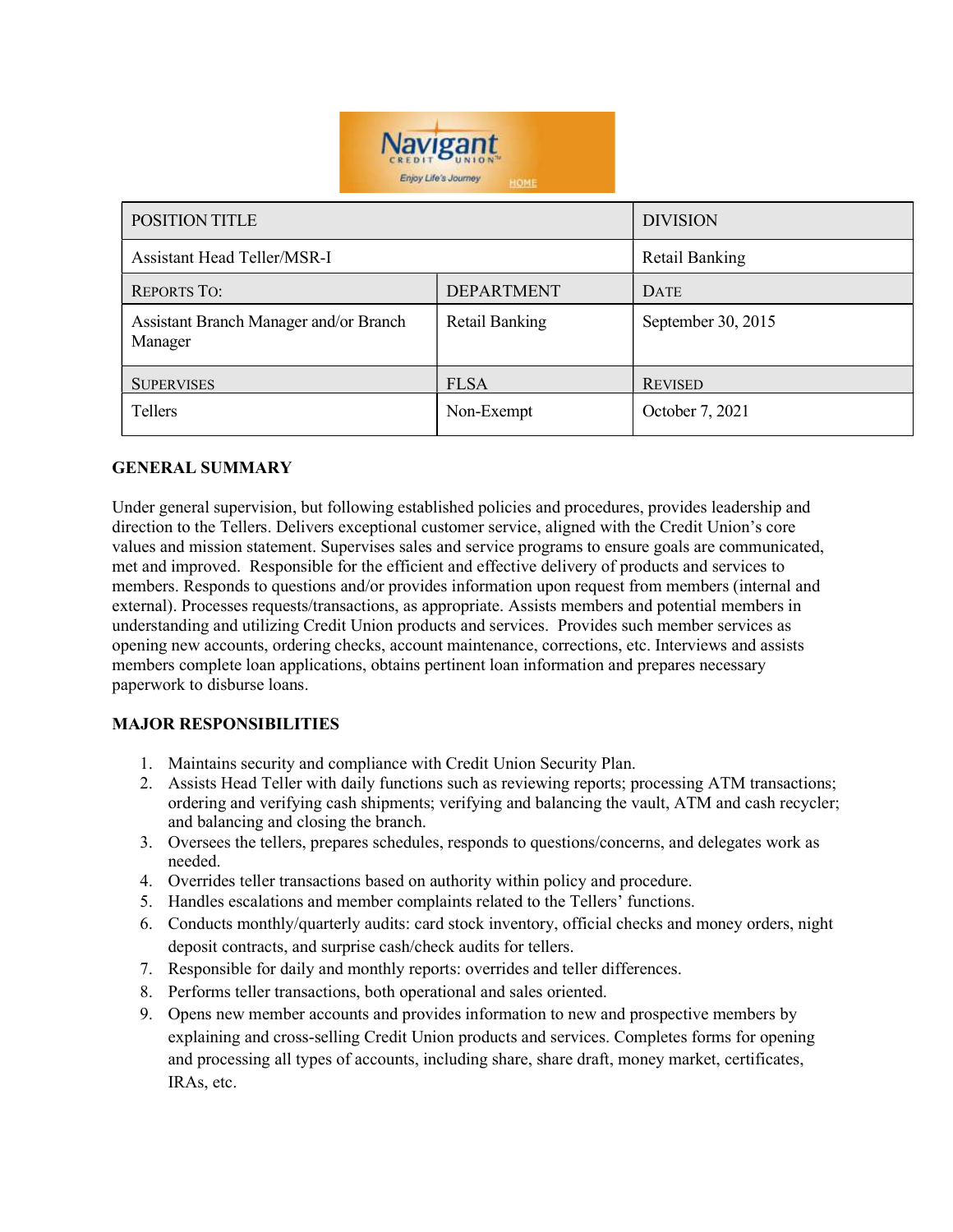- 10. Maintains and services existing members' accounts: address changes, names changes, check reorders, wire transfers, stop payments, etc.
- 11. Monitors teller performance by completing quarterly "Member Experience" evaluations and coaches tellers on the spot and during one on one meetings.
- 12. Provides input to Head Teller and Branch Management with performance management, disciplinary actions, and employee evaluations.
- 13. Originates, underwrites and closes Consumer Loans offered by the Credit Union.

### QUALIFICATIONS:

### Education

High school diploma or equivalent (GED) education required.

### Experience/Skills/Knowledge:

- 1. Preferred: Minimum 3 years previous experience as an Assistant Head Teller/Teller/MSR. Demonstrated knowledge of CU policies and procedures.
- 2. Excellent verbal, written, telephone and interpersonal communication skills. Must possess a strong service orientation and willingness to sell products and services.
- 3. Excellent organizational, analytical and problem-solving skills.
- 4. PC proficient including Microsoft Office (Word, Excel, Outlook) and the Internet.
- 5. Ability to function in a financial institution branch environment and utilize standard office equipment, including but not limited to: PC, fax, copier, currency counter, money order encoder, telephone, etc. Ability to lift a minimum of 25 lbs. (coin bags). Some travel required.

# GENERAL DESCRIPTION:

### In terms of physical requirements, this position requires work best described as:

 $\Box$  Sedentary  $\Box$  Light  $\blacksquare$  Medium  $\Box$  Heavy  $\Box$  Very Heavy

### PHYSICAL TASKS:

- Standing/Walking Frequent
- Hearing Ability to receive information through oral communication (face to face and telephone). Continuous
- Talking Expressing or exchanging ideas by means of the spoken word (face to face and telephone). Continuous
- Reading Ability to receive information through fax, e-mail, and text messages Continuous